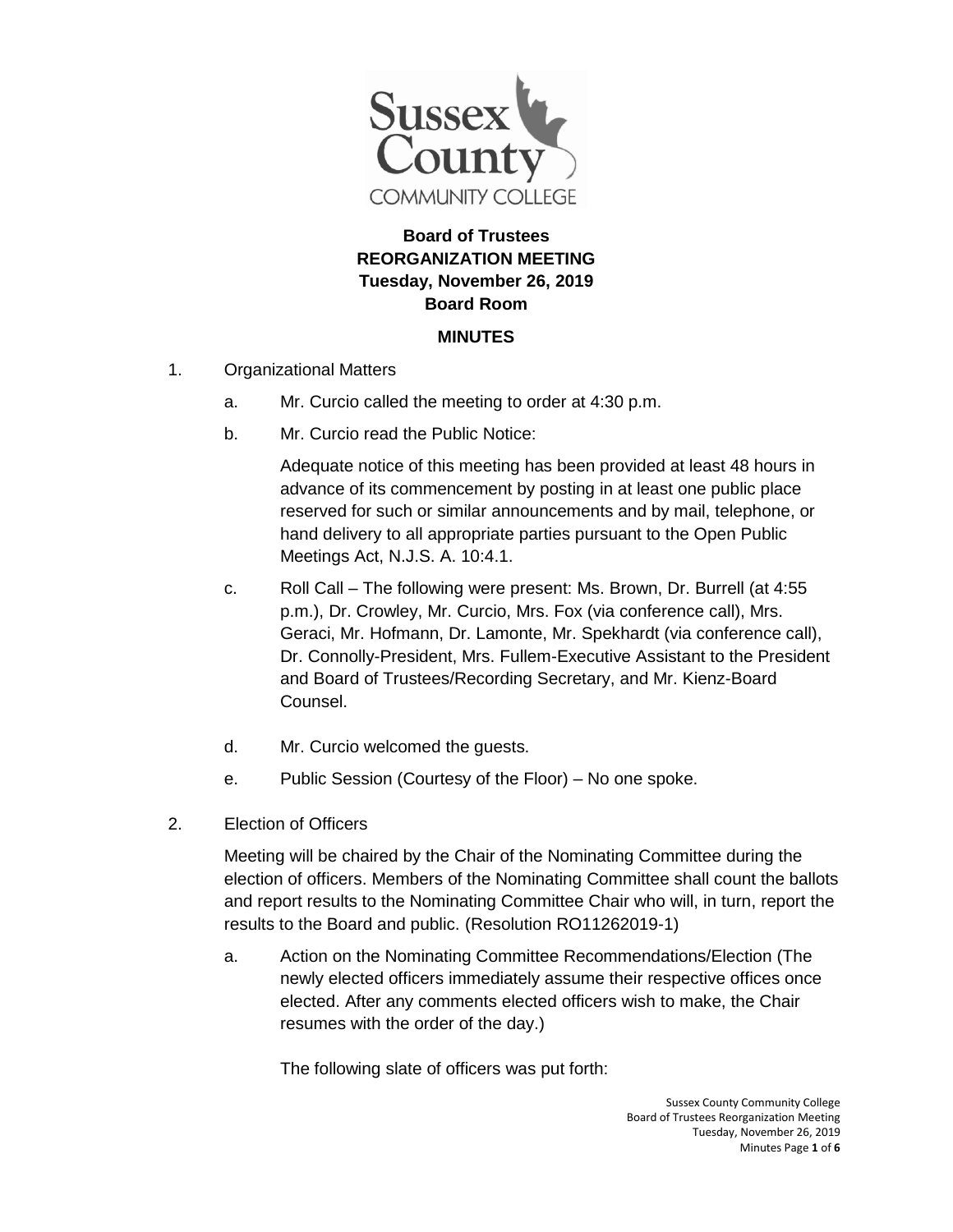Mr. Curcio – Chair Dr. Morgus – Vice Chair Mr. Spekhardt – Treasurer

Mr. Curcio moved to nominate Dr. Crowley for Secretary. Mr. Spekhardt seconded the motion. Motion carried unanimously.

The Nominating Committee counted the votes, and officers were approved unanimously:

Mr. Curcio – Chair Dr. Morgus – Vice Chair Dr. Crowley – Secretary Mr. Spekhardt – Treasurer

3. Ethics Presentation / Collection of Signed Ethics Policy Documents Mr. Kienz provided a presentation of the Board Ethics Policy, and signed ethics forms were collected.

Board policies are being revised for review and adoption next year.

- 4. Appointment of Legal Counsel
- 4a. **Recommendation:** Weiner Law Group, LLP as Formal Legal Counsel for SCCC on an Hourly Rate Model with Glenn Kienz to Represent the College (Resolution RO11262019-2)

Ms. Brown moved to appoint Weiner Law Group as noted above. Mr. Hofmann seconded the motion.

Roll call vote: Ms. Brown, Dr. Crowley, Mrs. Fox, Mrs. Geraci, Mr. Hofmann, Dr. Lamonte, Mr. Spekhardt, and Mr. Curcio voted yes. Motion carried unanimously.

4b. **Recommendation:** Laddey, Clark & Ryan, LLP to Serve as Special Counsel for SCCC (Resolution RO11262019-3)

Mr. Hofmann moved to appoint Laddey, Clark & Ryan, LLP as noted above. Dr. Crowley seconded the motion.

Roll call vote: Ms. Brown, Dr. Crowley, Mrs. Fox, Mrs. Geraci, Mr. Hofmann, Dr. Lamonte, Mr. Spekhardt, and Mr. Curcio voted yes. Motion carried unanimously.

4c. **Recommendation:** Special/Conflict Counsel Services - Porzio, Bromberg & Newman, at \$375 per Hour for Principals, \$300 per Hour for Counsel, \$210 per Hour for Associate Attorneys, and \$135 per Hour for Paralegals (Resolution RO11262019-4)

> Sussex County Community College Board of Trustees Reorganization Meeting Tuesday, November 26, 2019 Minutes Page **2** of **6**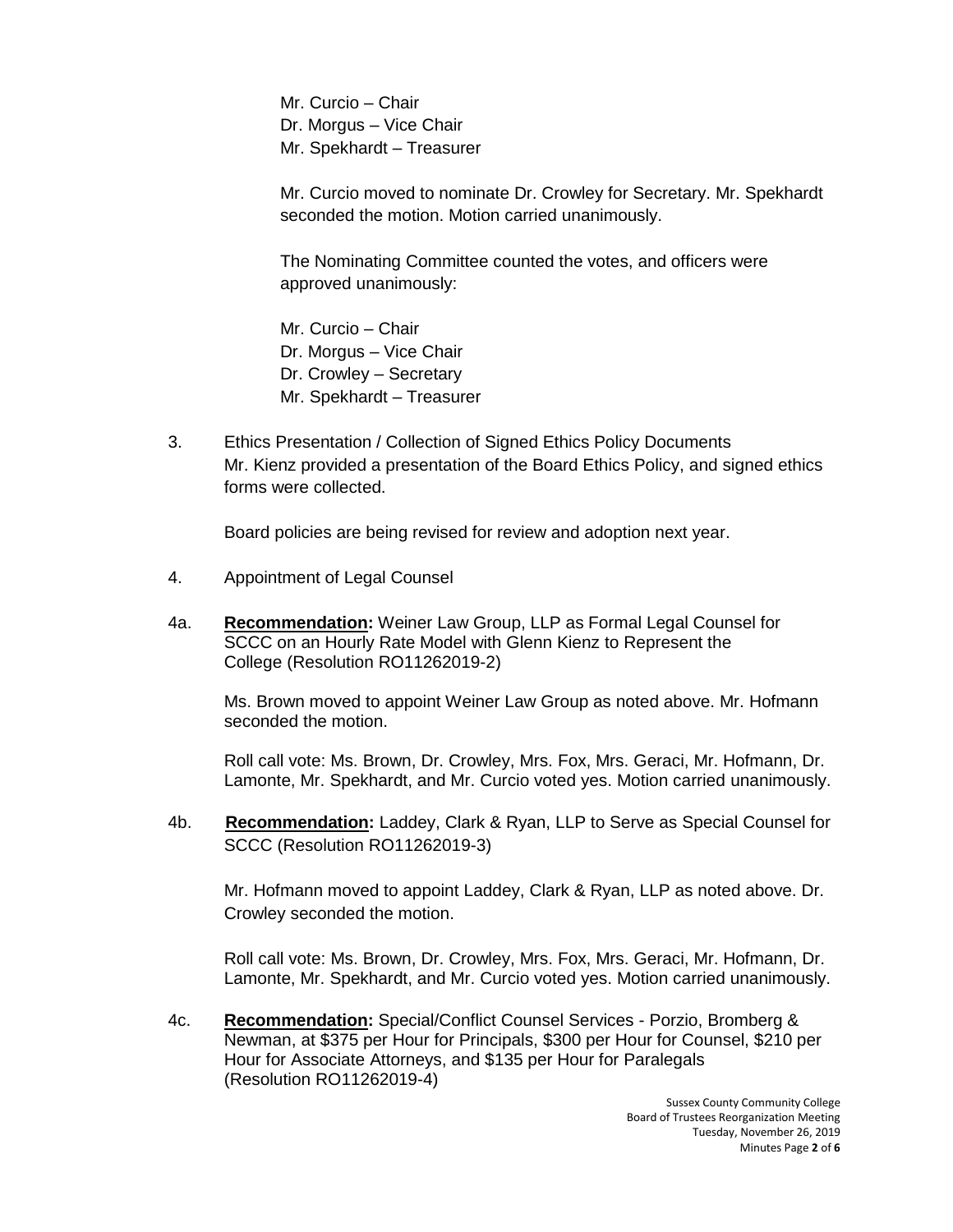Mr. Hofmann moved to approve Porzio, Bromberg & Newman, as noted above. Dr. Crowley seconded the motion.

Roll call vote: Ms. Brown, Dr. Crowley, Mrs. Fox, Mrs. Geraci, Mr. Hofmann, Dr. Lamonte, Mr. Spekhardt, and Mr. Curcio voted yes. Motion carried unanimously.

5. Appointment of an Auditing Firm

**Recommendation:** Wiss & Co. of Livingston, NJ for Fiscal Year Ending June 30, 2020, in the Amount of \$67,000 for the College Audit, Which Includes the Credit Hour/Charge Back Enrollment Audits (Resolution RO11262019-5)

Ms. Brown moved to approve Wiss & Co., as noted above. Dr. Crowley seconded the motion.

Roll call vote: Ms. Brown, Dr. Crowley, Mrs. Fox, Mrs. Geraci, Mr. Hofmann, Dr. Lamonte, Mr. Spekhardt, and Mr. Curcio voted yes. Motion carried unanimously.

6. Appointment of On-Call Engineering & Architectural Firms

**Recommendation:** Re-Appointments of On-Call Engineering Firms: Mott McDonald, HQW Architects, LLC, and J.G. Petrucci Co./Iron Hill, Inc. as Existing Service Providers (Resolution RO11262019-6)

Mr. Hofmann moved to approve on-call engineering & architectural firms as noted. Dr. Crowley seconded the motion.

Roll call vote: Ms. Brown, Dr. Crowley, Mrs. Fox, Mrs. Geraci, Mr. Hofmann, Dr. Lamonte, Mr. Spekhardt, and Mr. Curcio voted yes. Motion carried unanimously.

7. Appointment of Bank Depositories

**Recommendation:** Lakeland Bank, Sussex Bank, and First Hope Bank (Resolution RO11262019-7)

Mr. Hofmann moved to approve bank depositories as noted above. Mrs. Geraci seconded the motion.

Mr. Curcio abstained from the vote. He owns Lakeland Bank shares.

Roll call vote: Ms. Brown, Dr. Crowley, Mrs. Fox, Mrs. Geraci, Mr. Hofmann, Dr. Lamonte, and Mr. Spekhardt, voted yes. Motion carried.

8. Appointment of Insurance Brokers of Record

**Recommendation:** The Morville Agency (a Division of Bollinger) through June 30, 2020 and SAIF (Resolution RO11262019-8)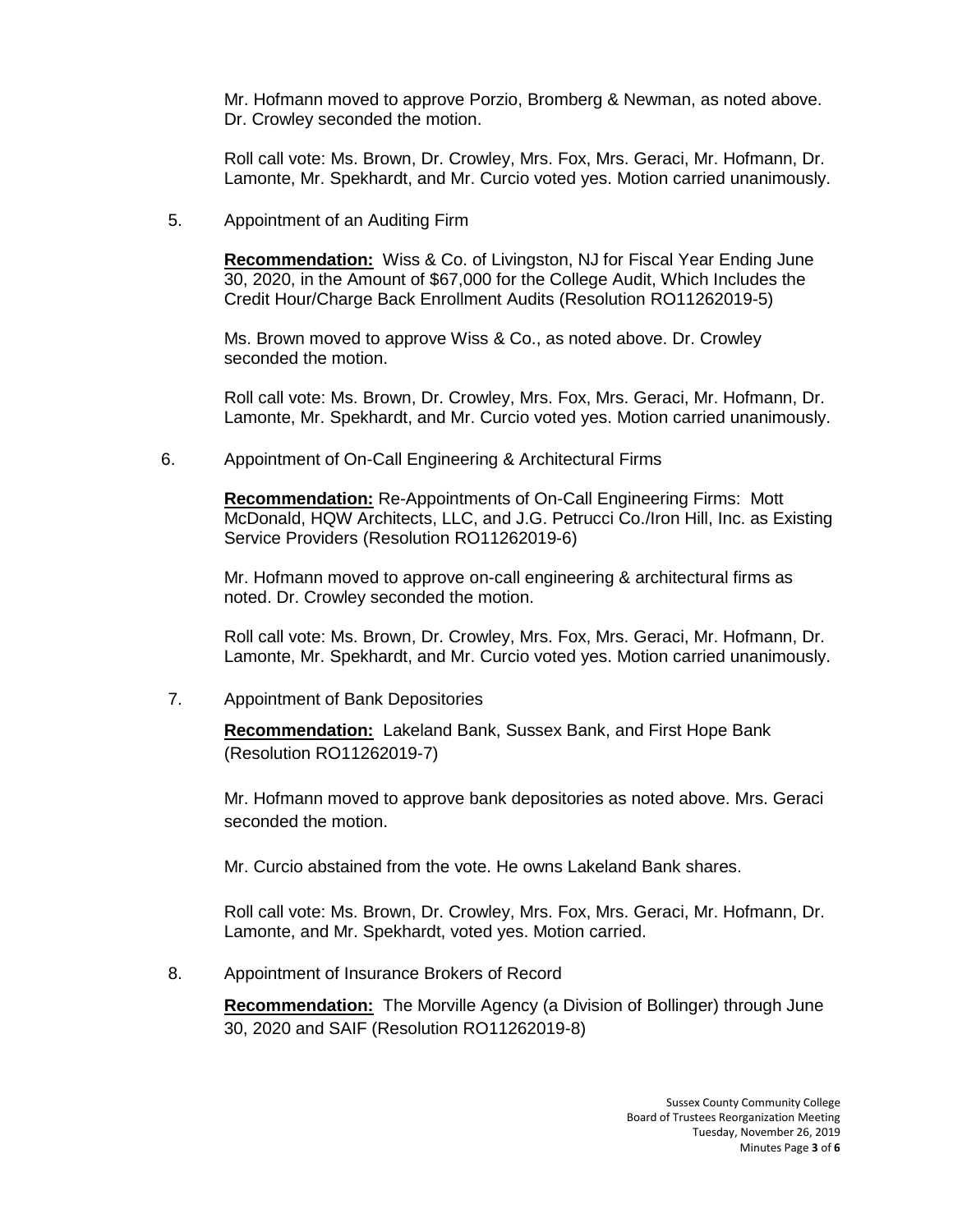Mr. Hofmann moved to approve insurance brokers of record as noted above. Dr. Crowley seconded the motion.

Roll call vote: Ms. Brown, Dr. Crowley, Mrs. Fox, Mrs. Geraci, Mr. Hofmann, Dr. Lamonte, Mr. Spekhardt, and Mr. Curcio voted yes. Motion carried unanimously.

9. Appointments to the College's Board of School Estimate (Resolution RO11262019-9)

Chairman Curcio recommended Ms. Brown and Dr. Morgus, with himself as the alternate.

Mr. Hofmann moved to approve the recommendation. Dr. Crowley seconded the motion.

Roll call vote: Ms. Brown, Dr. Crowley, Mrs. Fox, Mrs. Geraci, Mr. Hofmann, Dr. Lamonte, Mr. Spekhardt, and Mr. Curcio voted yes. Motion carried unanimously.

10. Naming of the Board's Official Newspaper/s of Record

**Recommendation:** The New Jersey Herald/The New Jersey Star Ledger/The New Jersey Sunday Herald (Resolution RO11262019-10)

Mrs. Geraci moved to approve the Board's Official Newspaper/s of Record as noted above. Dr. Crowley seconded the motion.

Roll call vote: Ms. Brown, Dr. Crowley, Mrs. Fox, Mrs. Geraci, Mr. Hofmann, Dr. Lamonte, Mr. Spekhardt, and Mr. Curcio voted yes. Motion carried unanimously.

11. Selection of the Date, Time, Location of Meetings (Resolution RO11262019-11)

Board of Trustees meetings are held on the fourth Tuesday of each month at 5:00 p.m., unless otherwise noted. There are no regular meetings in August and December. Meetings are held in the Board Room in the Administration Building. A special meeting may be called and noticed.

Dates were approved upon unanimous vote.

**(\*) ACTION** 12. Consideration of the Appointment of Standing and Ad Hoc Committees. Current Committees Include: (Resolution RO11262019-12)

> Upon a motion made by Mr. Hofmann, and seconded by Dr. Crowley, the Board of Trustees unanimously approved the following, as recommended by Mr. Curcio:

a. Executive Committee – The four officers of the Board Mr. Curcio, Dr. Morgus, Dr. Crowley, and Mr. Spekhardt.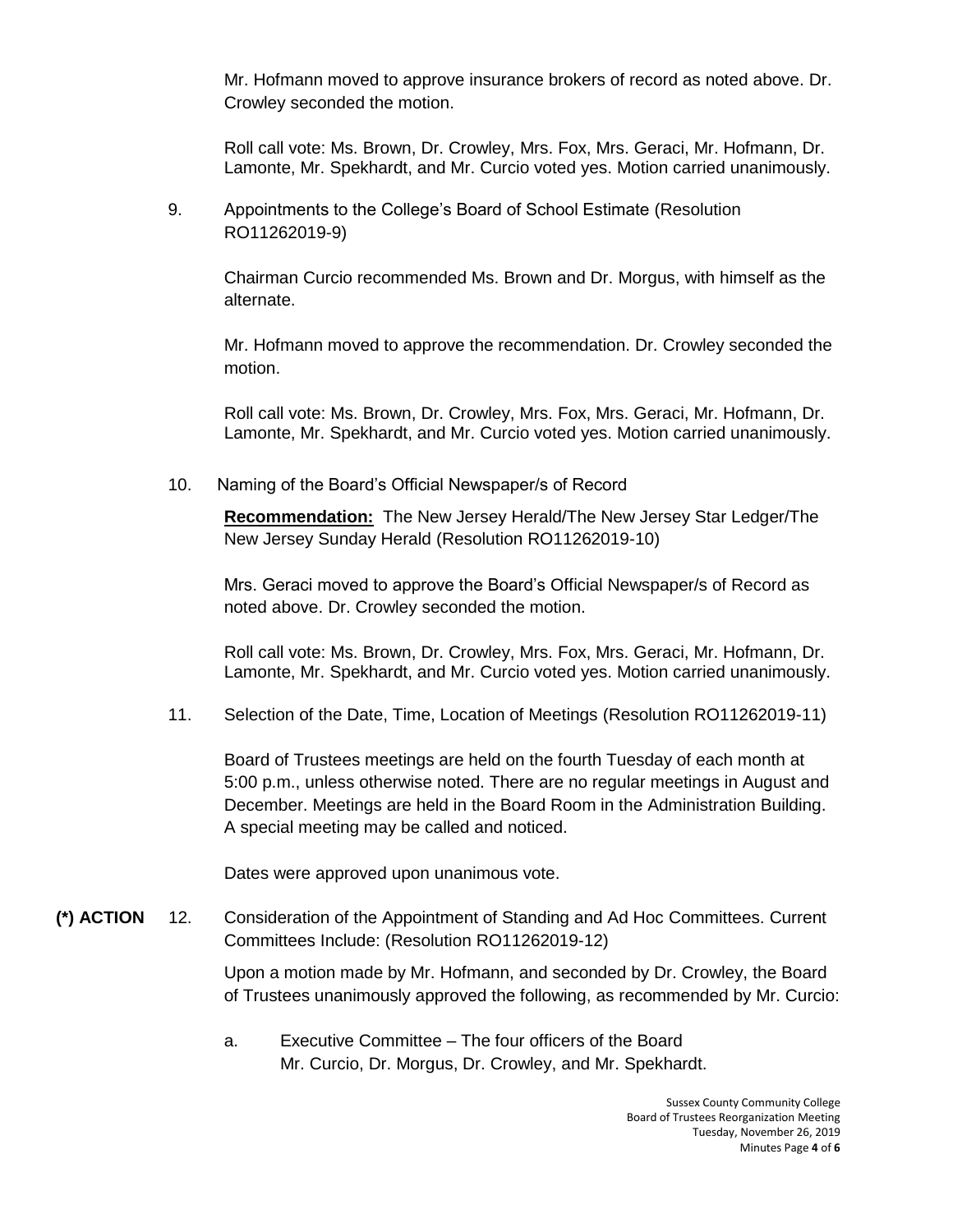- b. Personnel and Curriculum Committee Mr. Hofmann – Chair, with members Dr. Lamonte, Dr. Burrell, and Mrs. Geraci
- c. Finance and Facilities Committee Ms. Brown – Chair, with members Dr. Morgus, Mr. Spekhardt, and Dr. **Crowley**
- d. Audit and Policy Committee Mrs. Fox – Chair, with members Mrs. Geraci, Dr. Morgus, and Dr. Burrell
- **(\*) ACTION** 13. Appointments to New Jersey Council of County Colleges (Resolution RO11262019-13)

a. Representative (Chair) and Alternate – Mr. Curcio asked that anyone who would like to volunteer, to contact him.

b. Two Trustees to the Ambassador Program – Mr. Curcio asked that anyone who would like to volunteer, to contact him.

14. Appointment of Foundation Liaison (Resolution RO11262019-14)

Mr. Curcio recommended Mrs. Fox.

Mr. Hofmann moved to appoint Mrs. Fox as Foundation Liaison. Dr. Crowley seconded the motion. Motion carried unanimously.

15. Adoption/Re-Adoption of the Trustee Bylaws (RO11262019-15)

Mr. Hofmann moved to re-adopt the Trustee Bylaws. Dr. Crowley seconded the motion. Motion carried unanimously.

16. Appointment of Recording Secretary to the Board

**Recommendation**: Wendy Fullem with Patricia Shatsoff as Alternate (Resolution RO11262019-16)

Ms. Brown moved to appoint Recording Secretary to the Board as noted above. Dr. Crowley seconded the motion. Motion carried unanimously.

17. Appointment of Title IX Coordinator for a Year – November, 2019 – November, 2020

**Recommendation**: Elizabeth Muller (Resolution RO11262019-17)

Mr. Hofmann moved to appoint Title IX Coordinator as noted above. Dr. Crowley seconded the motion. Motion carried unanimously.